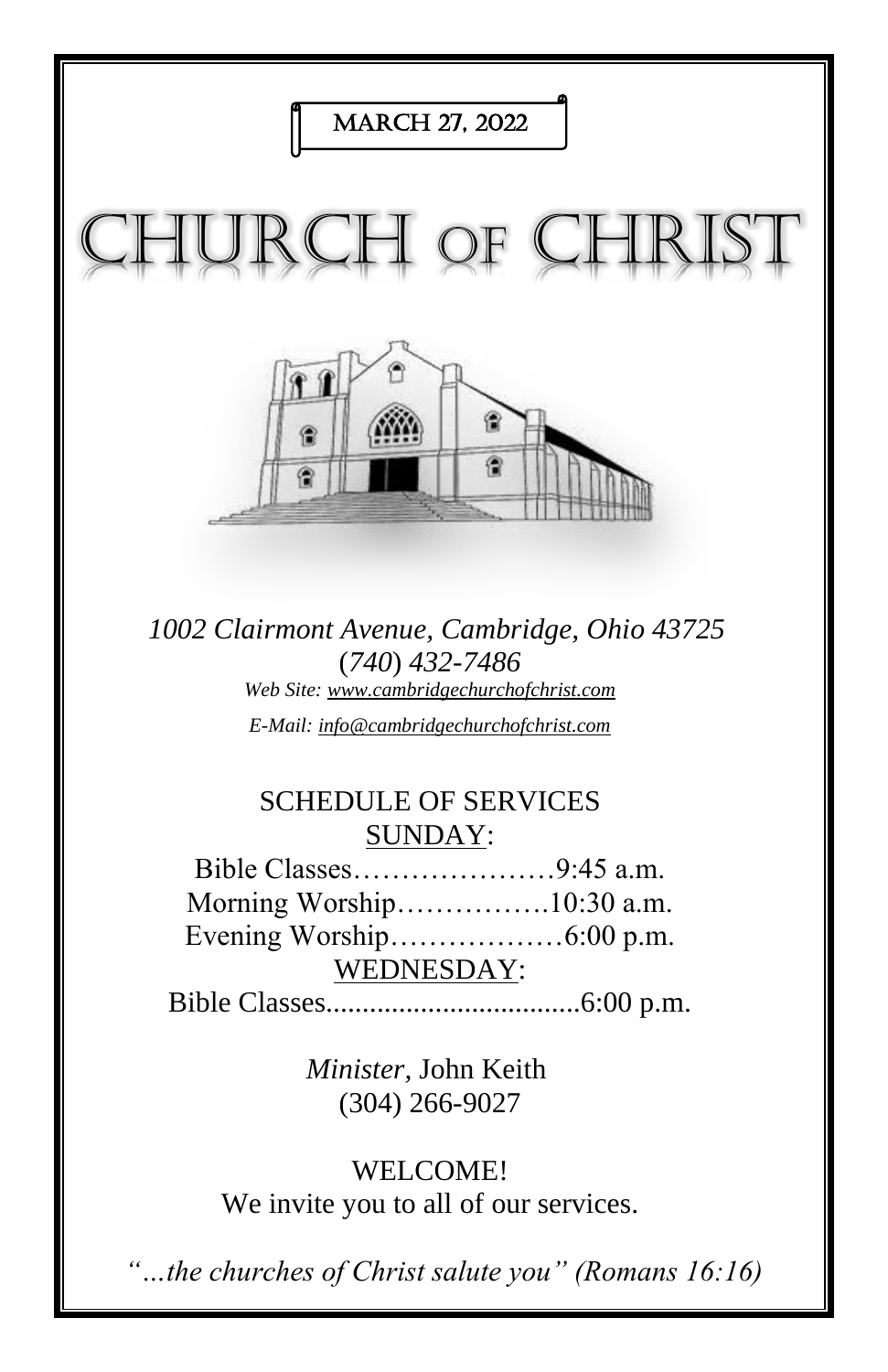#### **BIBLICAL HOPE (Rom. 8:22-25)**

### **INTRODUCTION**:

- 1. Do not underestimate the importance of "hope" (Rom. 8:24)!
- 2. Hope defined: Expectation of what is sure (certain).
- 3. Hope is not a "wish", not "fantasy", not "pie in the sky", not a "pipe dream"!

## **I. FALSE HOPE**.

- A. In This Life.
	- 1. Riches (1 Tim. 6:17; Mt. 6:19).
	- 2. Man (Jer. 17:5; Psa. 118:8-9).
- B. For The Next Life.
	- 1. Some hope /wish that all will go to Heaven (Mt. 7:13-14).
	- 2. Some hope /wish that no punishment in afterlife (Mk. 9:47-49).
	- 3. Some hope /wish that they will have  $2<sup>nd</sup>$  chance after death (Heb. 9:27).

#### **II. TRUE HOPE**.

- A. In Whom Should We Place Our Hope?
	- 1. Christ Jesus (1 Tim. 1:1).
	- 2. The God of Hope (Rom. 15:13).
- B. For What Should We Hope?
	- 1. Bodily resurrection (Acts 23:6).
	- 2. A glorified body (Phlp. 3:21).
	- 3. Eternity in Heaven (Col. 1:5).
	- 4. Confidence in our hope (Tit. 1:1-2; 1 Jn. 5:13).
- C. Where Do We Find Hope?
	- 1. Scripture (Rom. 15:4).
	- 2. Hope found in Scripture is the only true hope (Eph. 4:4).
	- 3. Can only access true hope in this life (1 Cor. 15:19-23).
- D. What Is Our Responsibility Regarding Hope?
	- 1. "Hope" allowed for the quick spread of Christianity in 1<sup>st Cent</sup>.
	- 2. Multitudes are still looking for that great hope (1 Pet. 3:15).
	- 3. Rejoice in Hope (Rom. 5:2).
	- 4. Defend the hope we have boldly (2 Cor. 3:12).
	- 5. Live pure lives (1 Jn. 3:3).
	- 6. Hold on to our hope (Heb. 3:6).

## **CONCLUSION**:

- 1. Biblical hope is not a mere wish! Christianity is not a "wishing-well" religion.
- 2. It is based upon faith produced by sufficient evidence (cf. Heb. 11:1) and therefore results in genuine hope of an eternal reward for the righteous.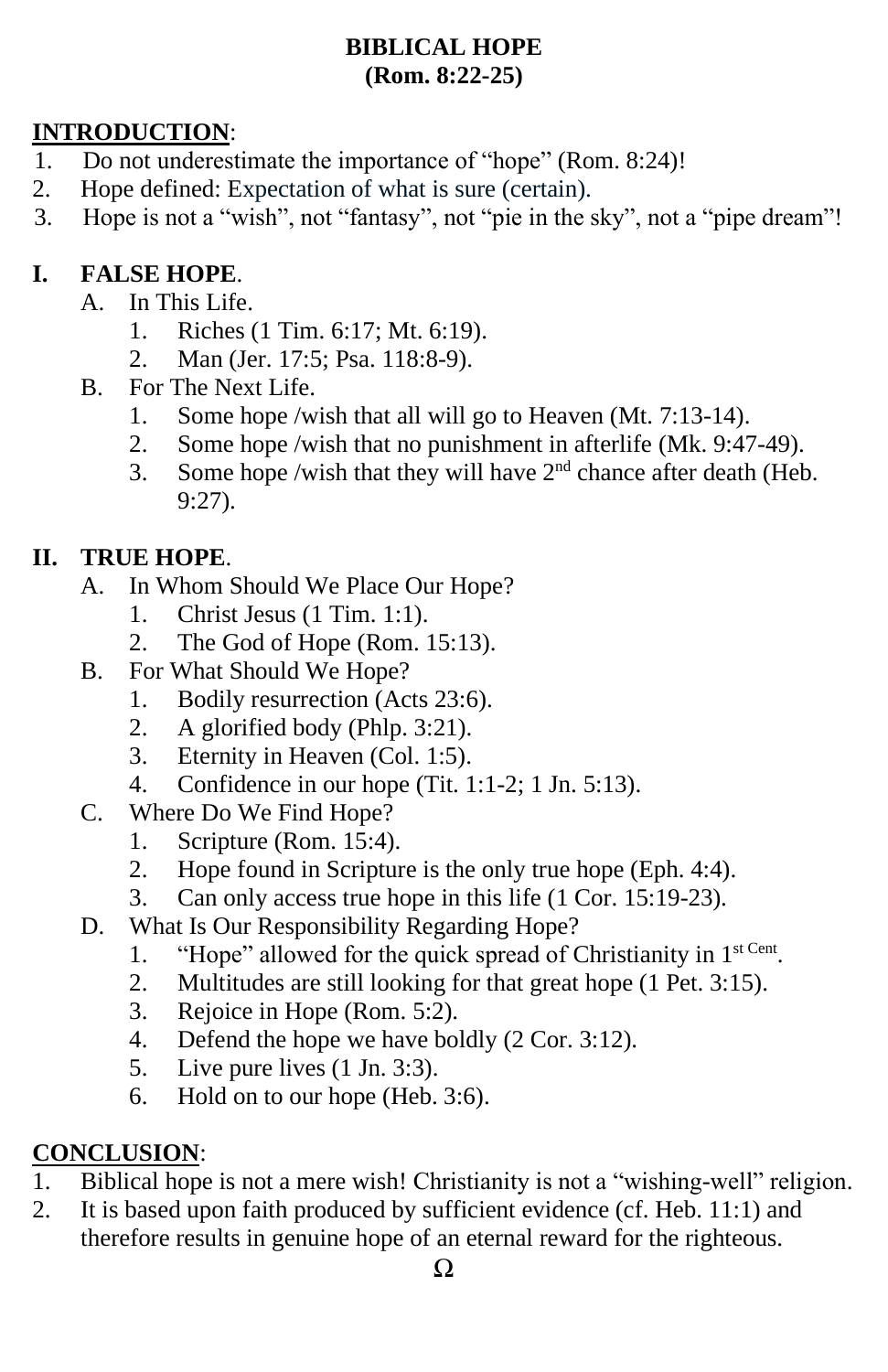# **A JOYFUL HEART Brent Pollard**

Physician and sociologist Nickolas Christakis tracked 5,000 people over 20 years and discovered what most of us likely suspected, that surrounding ourselves with cheery people makes us happier. Happiness is contagious.<sup>1</sup> And though this should cause us to carefully choose our associates (1 Corinthians 15.33), it should likewise motivate us to be that one spreading the joy.

Solomon wrote, "A joyful heart is good medicine, but a broken spirit dries up the bones" (Proverbs 17.22 NASB1995). I have often received this medicine, including my most recent visit to interventional radiology to have a surgical drain placed in an abscess. One of the nurses in the radiology department is named Andre, and I have had the pleasure of receiving his care on multiple occasions.

Last November, when hospitalized for the same purpose of draining abscesses, Andre was the one who came to fetch me and carry me to radiology. You could hear Andre singing before he arrived. He helped me into a wheelchair, and we took things routinely until we reached a long, empty corridor. Then, suddenly, Andre started making the noises of a race car, and we went flying through the halls. As we turned corners, Andre would screech as if he had to brake hard to keep us from crashing.

Andre had to fetch my father from the waiting room during my latest visit. Upon arriving at the waiting room, he asked those seated if they'd rather hear him imitate Bing Crosby or Elvis Presley. Their choice must have been Elvis Presley because he played Elvis on his smartphone and danced as he brought dad to my bedside. Then, he pointed at my hot-blooded sideburns, which he mistook for pork chops, and said, "See, Elvis."